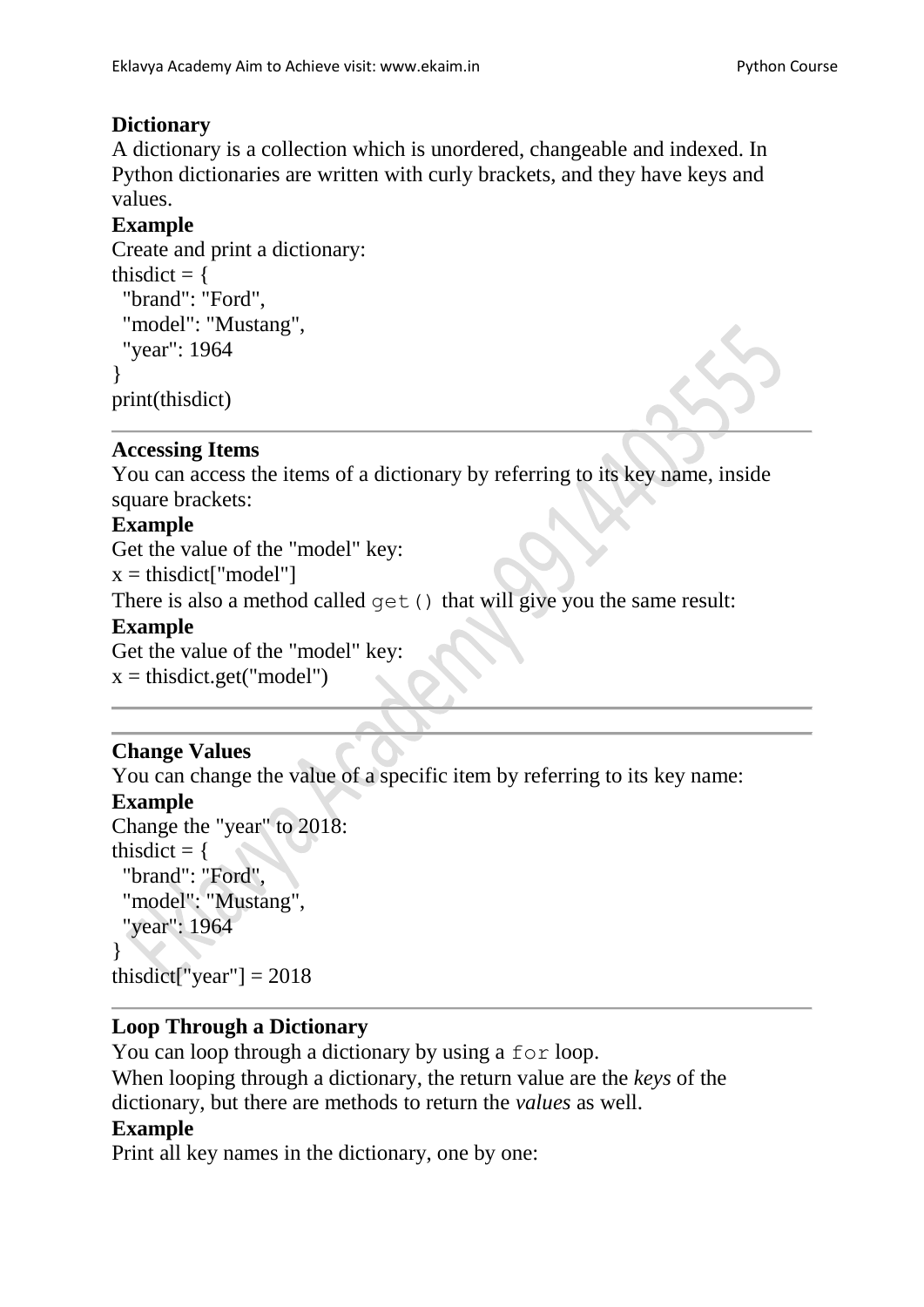for x in thisdict:

 $print(x)$ 

#### **Example**

Print all *values* in the dictionary, one by one:

for x in thisdict:

print(thisdict[x])

#### **Example**

You can also use the values () function to return values of a dictionary: for x in thisdict.values():

#### $print(x)$

#### **Example**

```
Loop through both keys and values, by using the items () function:
for x, y in thisdict.items():
 print(x, y)
```
#### **Check if Key Exists**

To determine if a specified key is present in a dictionary use the in keyword:

## **Example**

Check if "model" is present in the dictionary:

thisdict  $=$  { "brand": "Ford", "model": "Mustang",

"year": 1964

```
}
```
if "model" in thisdict:

print("Yes, 'model' is one of the keys in the thisdict dictionary")

## **Dictionary Length**

To determine how many items (key-value pairs) a dictionary has, use the len() method.

## **Example**

Print the number of items in the dictionary: print(len(thisdict))

## **Adding Items**

Adding an item to the dictionary is done by using a new index key and assigning a value to it:

#### **Example**

```
thisdict = {
  "brand": "Ford",
  "model": "Mustang",
  "year": 1964
}
```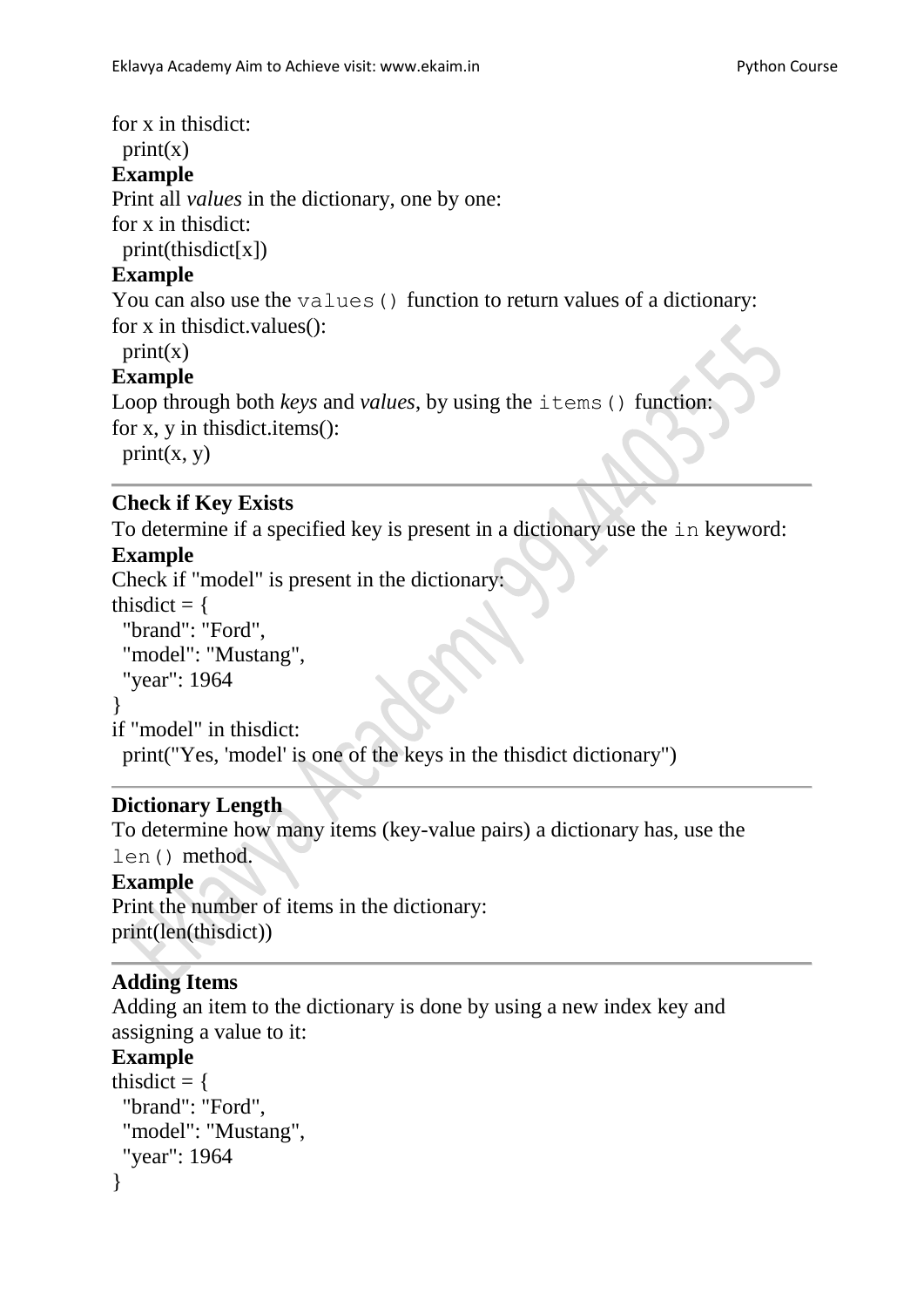```
thisdict<sup>["</sup>color"] = "red"
print(thisdict)
```
#### **Removing Items**

There are several methods to remove items from a dictionary:

#### **Example**

The pop() method removes the item with the specified key name: thisdict  $=$  { "brand": "Ford", "model": "Mustang", "year": 1964 } thisdict.pop("model") print(thisdict) **Example** The popitem () method removes the last inserted item (in versions before 3.7, a random item is removed instead): thisdict  $=$  { "brand": "Ford", "model": "Mustang", "year": 1964 } thisdict.popitem() print(thisdict) **Example** The del keyword removes the item with the specified key name: thisdict  $=$  { "brand": "Ford", "model": "Mustang" "year": 1964 } del thisdict["model"] print(thisdict) **Example** The del keyword can also delete the dictionary completely: thisdict  $=$  { "brand": "Ford", "model": "Mustang", "year": 1964 } del thisdict print(thisdict) #this will cause an error because "thisdict" no longer exists. **Example**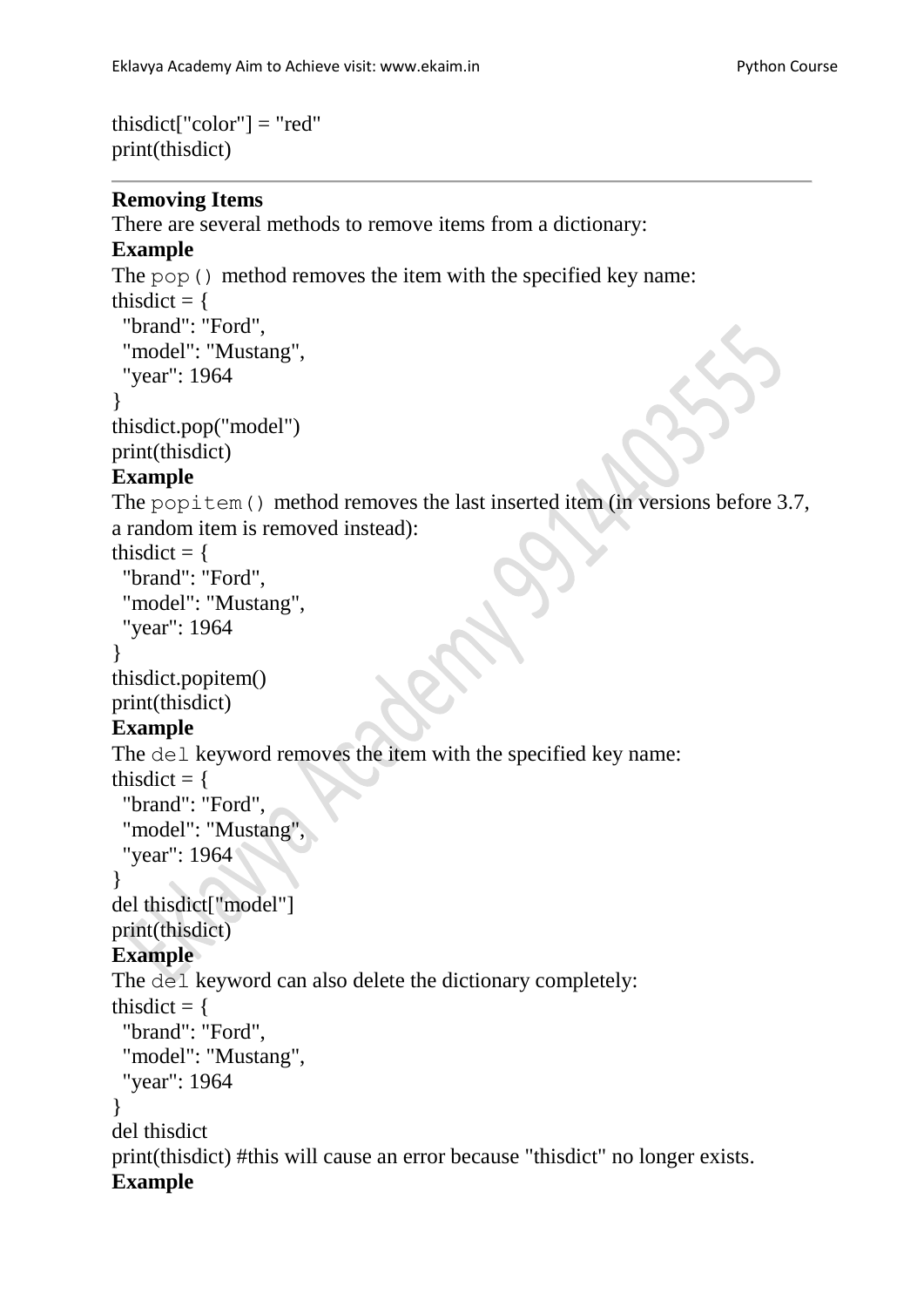```
The clear() keyword empties the dictionary:
thisdict = {
  "brand": "Ford",
  "model": "Mustang",
  "year": 1964
}
thisdict.clear()
print(thisdict)
```
## **Copy a Dictionary**

```
You cannot copy a dictionary simply by typing dist2 = dist1, because:
dict2 will only be a reference to dict1, and changes made in dict1 will 
automatically also be made in dict2.
```

```
There are ways to make a copy, one way is to use the built-in Dictionary 
method copy().
```
# **Example**

```
Make a copy of a dictionary with the copy() method:
thisdict = {
  "brand": "Ford",
  "model": "Mustang",
  "year": 1964
}
mydict = thisdict.copy()print(mydict) 
Another way to make a copy is to use the built-in method dict().
Example
Make a copy of a dictionary with the dict() method:
thisdict = {
 "brand": "Ford"
  "model": "Mustang",
  "year": 1964
}
mydict = dict(thisdict)print(mydict)
```
## **The dict() Constructor**

It is also possible to use the dict() constructor to make a new dictionary: **Example** thisdict = dict(brand="Ford", model="Mustang", year=1964) # note that keywords are not string literals # note the use of equals rather than colon for the assignment print(thisdict)